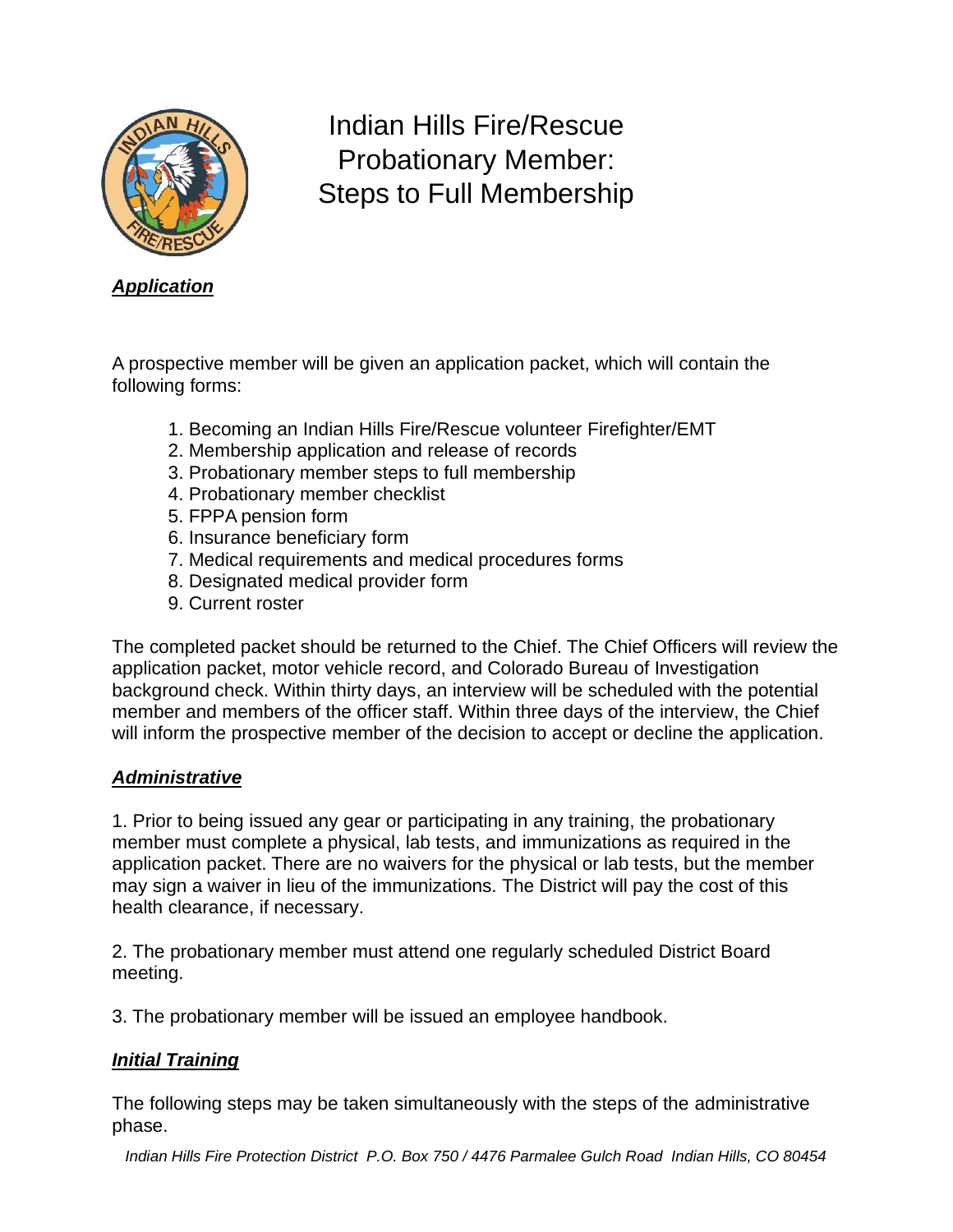1. The new member will attend a "Probationary Saturday." This day-long training is offered three times a year and covers basic introductory topics, safety, communications, and Hazardous Materials Awareness. Upon completing this training, the new member becomes a probationary member and will be issued a pager. Upon completion of a CPR course, the probationary member may begin responding on calls in the presence of other members.

2. The probationary member will enroll in and successfully complete a First Responder course with American Heart Association Healthcare Provider CPR/AED (or equivalent) certification, unless currently certified as a First Responder, EMT, or higher. IHFR will cover the cost of this training.

3. The probationary member will enroll in and successfully complete a Wildland Firefighter II (FF2) certification, unless currently certified as a Wildland FF2 or higher. The classroom portion of this course may be completed online. A field day and successful completion of an initial pack test is required for certification. IHFR will cover any associated costs of this training and issue any required equipment.

4. The probationary member will successfully complete Incident Command System classes IS-100, IS-200, IS-700, and IS-800. These courses may be completed in a classroom or online.

5. The probationary member will get checked off on units 351, 383, and 386, as well as the compartments on units 341 and 342.

6. Upon completion of the above steps, the probationary member will be issued a radio and will assume the responsibilities of a responding member.

7. Probationary members are expected to meet the training and call requirements of regular members as defined in the Employee Handbook.

## *Specialized Training*

The probationary member may decide which discipline within IHFR to pursue initially. Through the course of their careers, members may choose to train in both disciplines, but as a probationary member, only one path should be selected (and will be reimbursed). IHFR will not send a probationary member to EMT school or the fire academy until they have completed one year of service with the department. However, probationary members may attend one of these courses prior to that time at their own expense. Upon successful completion probation, IHFR will reimburse the cost of this training. The following steps may not be undertaken until successful completion of the initial training outlined above.

1. Firefighter: The probationary member will enroll in and successfully complete a state recognized Firefighter I (FF1) training academy, resulting in a State of Colorado FF1